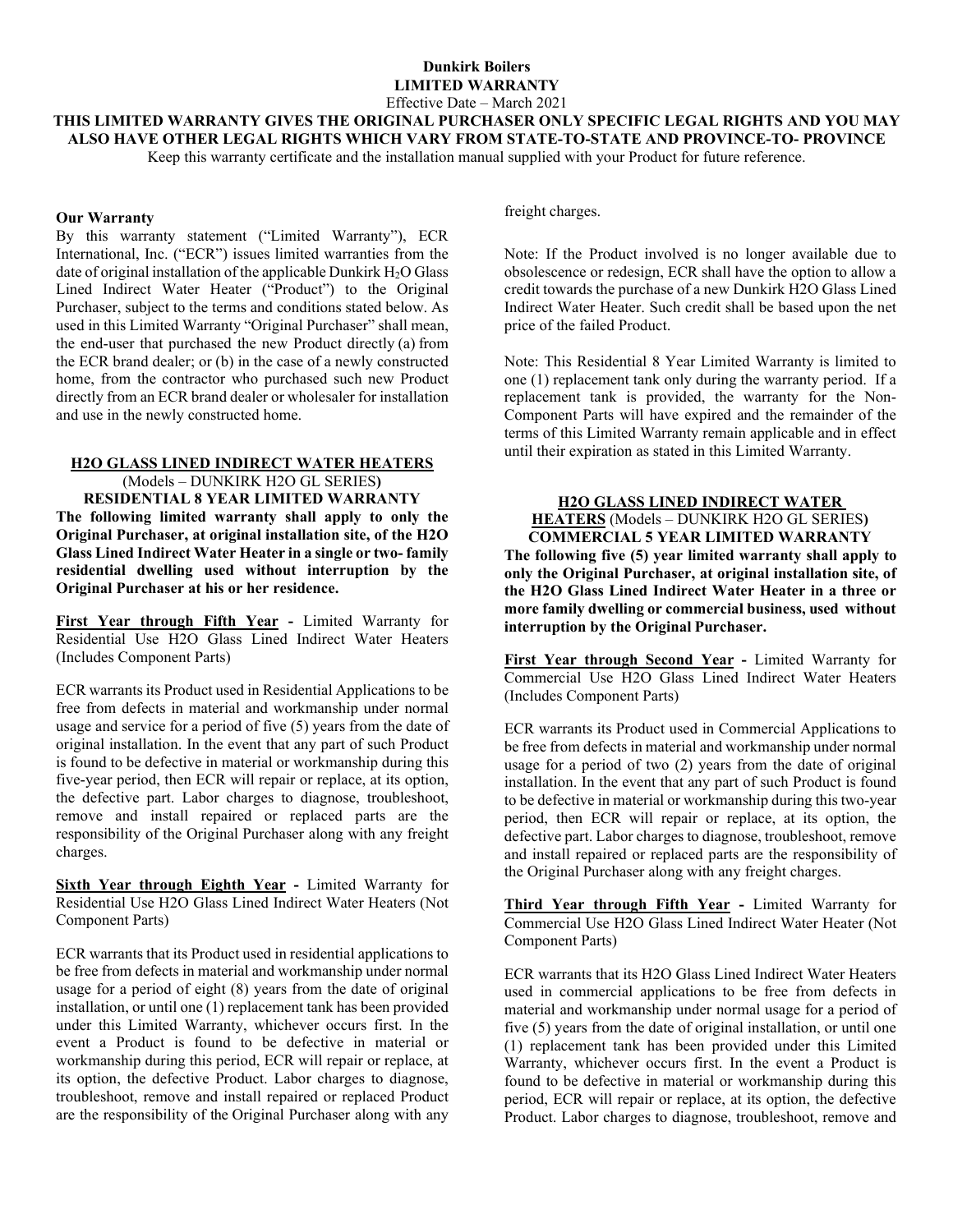## **Dunkirk Boilers LIMITED WARRANTY** Effective Date – March 2021

**THIS LIMITED WARRANTY GIVES THE ORIGINAL PURCHASER ONLY SPECIFIC LEGAL RIGHTS AND YOU MAY ALSO HAVE OTHER LEGAL RIGHTS WHICH VARY FROM STATE-TO-STATE AND PROVINCE-TO- PROVINCE**

Keep this warranty certificate and the installation manual supplied with your Product for future reference.

install repaired or replaced parts are the responsibility of the Original Purchaser along with any freight charges.

Note: If the Product involved is no longer available due to obsolescence or redesign, ECR shall have the option to allow a credit towards the purchase of a new Dunkirk H2O Glass Lined Indirect Water Heater. Such credit shall be based upon the net price of the failed Product.

Note: This Commercial 5 Year Limited Warranty is limited to one (1) replacement tank only during the warranty period. If a replacement tank is provided, the warranty for the Non-Component Parts will have expired and the remainder of the terms of this Limited Warranty remain applicable and in effect until their expiration as stated in this Limited Warranty.

## **LIMITATIONS/EXCLUSIONS – APPLIES TO ALL WARRANTIES**

**1.** Under no circumstances will ECR be responsible for any other costs associated with rectifying the defective part, including, without limitation, costs associated with removing and reinstalling the defective part, and all labor and material costs connected therewith, including, without limitation, costs associated with supplying/returning the defective part to ECR. Replacement material will be invoiced to the distributor in the usual manner and will be subjected to adjustment upon proof of defect.

**2.** The Limited Warranty covers only the Component Parts for the first through the last warranted year from date of original installation. All other component parts furnished by ECR, but purchased from other manufacturers, shall be limited to their warranties, if any.

**3.** This Limited Warranty will not be applicable if the Product is (i) used or operated over its rated capacity; (ii) installed for uses other than for residential or commercial use, as specified by the applicable warranty; (iii) not maintained in accordance with ECR's recommendation or accepted good practice as determined by industry standards; or (iv) subjected to unauthorized alteration.

**4.** This Limited Warranty in no way can be considered as a guarantee of workmanship of an installer or repairman connected with the installation or repair of the Product or as imposing on ECR liability of any nature for unsatisfactory performance as a result of faulty workmanship in the installation or service of the Product, which liability is hereby expressly disclaimed.

**5.** This Limited Warranty will not be applicable if the Product has been damaged as a result of being improperly installed, serviced or operated, including, without limitation, allowed to

freeze; improper water conditions or subjected to flood conditions.

**6.** In order for this Limited Warranty to be effective (i) the Product must have been installed in strict compliance with installation instructions furnished with the Product by ECR; (ii) the Product must not have been damaged during shipment and installation; and (iii) the Product must have been maintained in strict compliance with the installation, operation and maintenance instructions and schedules furnished with the Product by ECR.

**7.** The furnishing of replacement parts under the terms of this Limited Warranty will apply to the original warranty period and will not serve to extend such period.

**8.** ECR shall not be liable for any damages, defaults or delays in performance under this Limited Warranty caused by any contingency beyond its control, including, without limitation, a shortage or reduced supply of energy or raw materials, freezing, flood, fire, wind or lightning.

**9.** ECR is in no way liable for any damages that may result from (i) the failure of external wiring, piping, or other attachments and accessory products not integral with the Product; (ii) installation, service or operation that is not in compliance with all applicable federal, state and provincial laws or regulations; (iii) misapplication or the use of the Product for purposes other than for which it was designed; or (iv) the use of parts not supplied or designated by ECR.

**10.** The remedy for breach of this Limited Warranty is expressly limited to the repair or replacement of any part found to be defective under conditions of normal use, and the remedy for breach of this Limited Warranty, statutory duty or by reason of tort (including, without limitation, negligence) does not extend to liability for incidental, special or consequential damages or losses, such as loss for the use of the material, inconvenience or loss of time. The maximum liability of ECR in connection with the sale of this Product shall not in any case exceed the price of the part claimed to be defective, or the price of the Product if the entire Product is claimed to be defective. ECR EXPRESSLY DISCLAIMS AND EXCLUDES ANY AND ALL LIABILITY IN TORT AND CONTRACT FOR CONSEQUENTIAL OR INCIDENTAL DAMAGES FOR BREACH OF ANY EXPRESS OR IMPLIED WARRANTY. **Please Note: Some States do not allow the exclusion or limitation of incidental or consequential damages, so the above limitation or exclusion may not apply to you.**

**11.** For all sales not subject to the Magnuson-Moss Warranty Act or Provincial consumer protection legislation, as